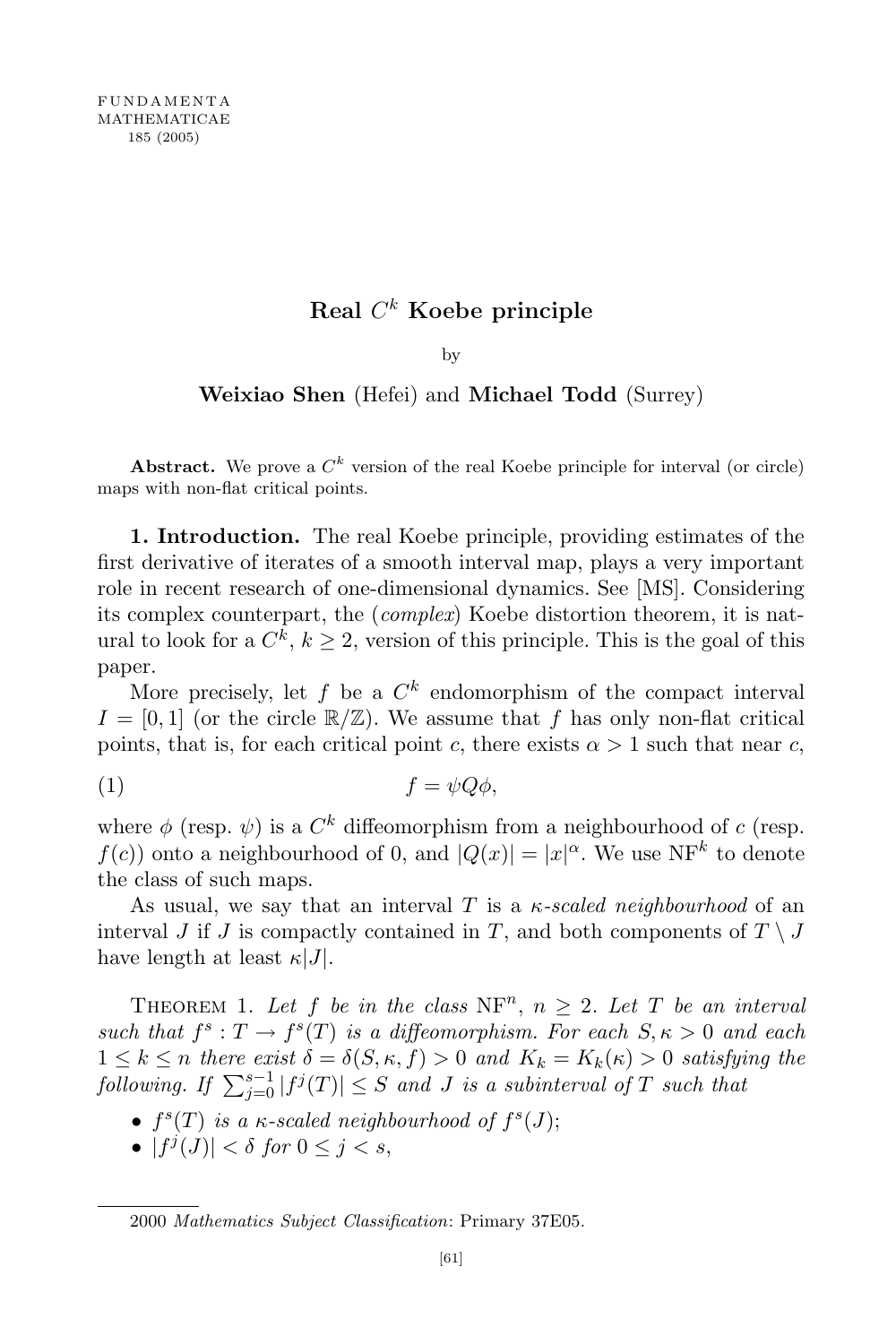then, letting  $\psi_0: J \to I$  and  $\psi_s: f^s(J) \to I$  be affine diffeomorphisms, for each  $x \in I$ , we have

$$
|D^k(\psi_s f^s \psi_0^{-1})(x)| < K_k.
$$

Furthermore,  $K_1 \to 1$  as  $\kappa \to \infty$  and for each  $k > 1$ ,  $K_k \to 0$  as  $\kappa \to \infty$ .

The well known real Koebe principle claims the existence of  $K_1$ . Our proof will show that  $K_k(\kappa)$  is of order  $\kappa^{-k}$  when  $\kappa \to 0$ , and of order  $\kappa^{-(k-1)}$ when  $\kappa \to \infty$ , for each  $2 \leq k \leq n$ .

1.1. Proof of Theorem 1. To prove this theorem, we shall approximate the map  $\psi_s f^s \psi_0^{-1}$  by maps in the Epstein class, and then apply the (complex) Koebe distortion theorem. The main step is to prove the following theorem.

THEOREM 2. Let f be a map in the class  $NF^n$ ,  $n = 2, 3, \ldots$  Let T be an interval such that  $f^s: T \to f^s(T)$  is a diffeomorphism. For any  $S, \kappa, \varepsilon > 0$ , there exists  $\delta = \delta(S, \kappa, \varepsilon) > 0$  satisfying the following. Suppose that  $\sum_{j=0}^{s-1} |f^j(T)| \leq S$  and J is a subinterval of T such that

- $f^s(T)$  is a  $\kappa$ -scaled neighbourhood of  $f^s(J)$ ;
- $|f^j(J)| < \delta$  for  $0 \le j < s$ .

Then, letting  $\psi_0: J \to I$  and  $\psi_s: f^s(J) \to I$  be affine diffeomorphisms, there exists a map  $G: I \to I$  in the Epstein class  $\mathcal{E}_{\kappa/2}$  such that

$$
\|\psi_s f^s \psi_0^{-1} - G\|_{C^n} < \varepsilon.
$$

Here, we say that a diffeomorphism  $G: I \rightarrow I$  is in the *Epstein class*  $\mathcal{E}_{\beta}$  if  $G^{-1}$  extends to a (holomorphic) univalent map from  $\mathbb{C}_{(-\beta,1+\beta)} :=$  $\mathbb{C} \setminus ((-\infty, -\beta] \cup [1+\beta, \infty))$  into  $\mathbb{C}$ .

This result, for  $n = 2$ , appears as part of the proof of the Yoccoz Lemma in  $[T]$ .

Proof of Theorem 1 assuming Theorem 2. By the complex Koebe distortion theorem, the fact that  $G \in \mathcal{E}_{\kappa/2}$  implies that the  $C^n$  distance between  $G|[0,1]$  and the identity map is bounded by a constant  $\varepsilon(\kappa)$ , and  $\varepsilon(\kappa) \to 0$ as  $\kappa \to \infty$ . Taking  $\varepsilon = \varepsilon(\kappa)$  in Theorem 2, we see that the  $C^n$  distance between  $\psi_s f^s \psi_0^{-1} |[0,1]$  and the identity map is at most  $2\varepsilon(\kappa)$ .

Outline of proof of Theorem 2. By rescaling the map  $f : f^j(J) \to$  $f^{j+1}(J)$ , we obtain a diffeomorphism  $f_j : I \to I$ . For each j, one can find a map  $g_j : I \to I$  in the Epstein class such that the  $C^n$  distance between  $f_j$ and  $g_j$  is of order  $o(|f^j(J)|)$ . Using the classical real Koebe principle (the  $C<sup>1</sup>$  version of Theorem 1), we shall prove that  $G = g_{s-1} \cdots g_0$  is in the Epstein class  $\mathcal{E}_{\kappa/2}$  (Proposition 6). Finally, using a proposition concerning the composition operator (Proposition 8), we show that  $f_{s-1} \cdots f_1$  is  $C^n$  close to the map G.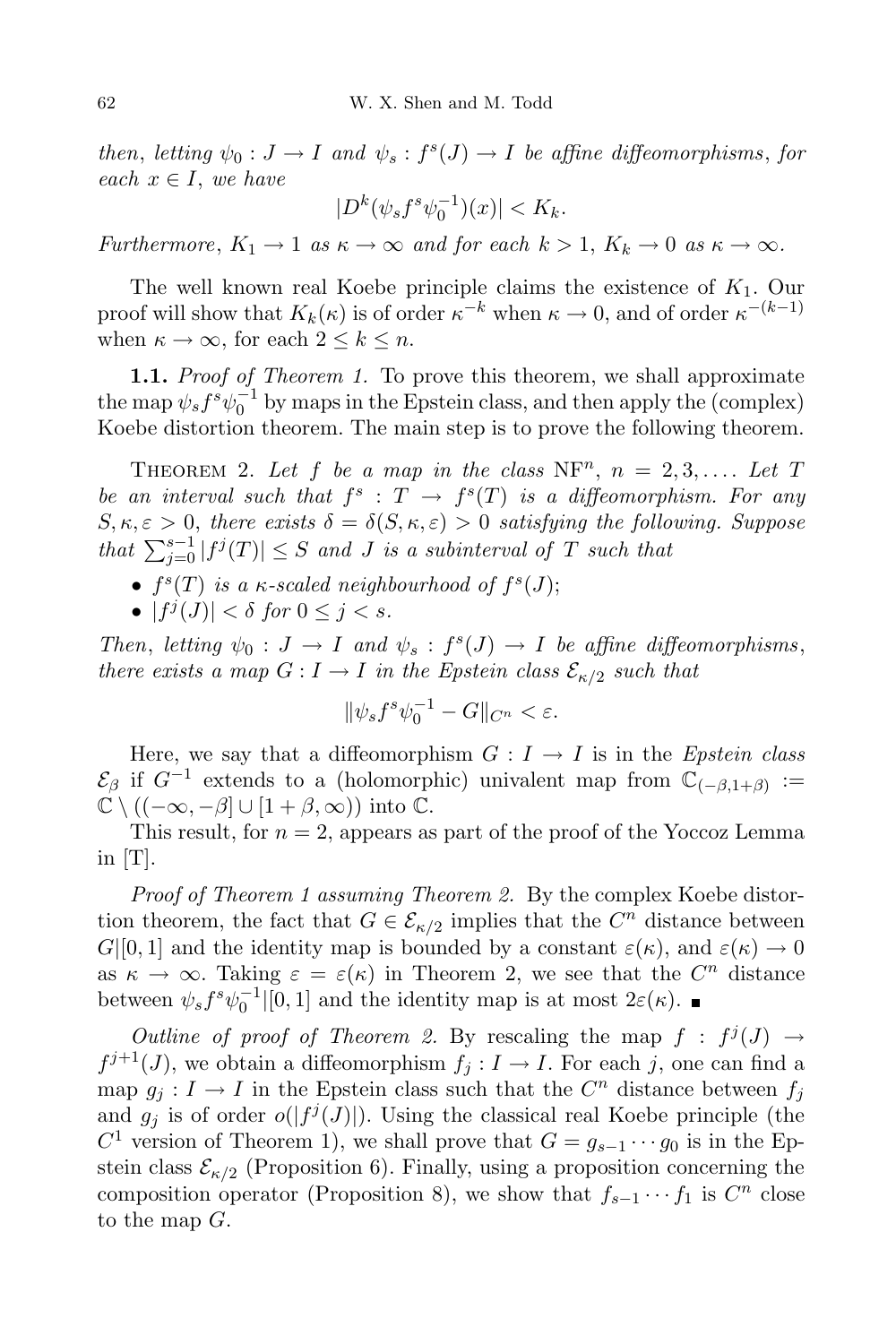It should be mentioned that similar ideas have appeared in the proofs of Theorem A.6 of [FM] and Lemma 3 of [AMM], but our result applies in more general situations.

REMARK 3. For maps in the class  $NF^3$ , the  $C^1$  version of Theorem 1 still holds if we replace the assumption  $\sum_{j=0}^{s-1} |f^j(T)| \leq S$  by " $f^s(T)$  is contained in a small neighbourhood of critical points which are not in the basin of periodic attractors". See [K, SV]. It would be interesting to know if the  $C^k$ versions of Theorems 1 and 2 remain true under this alternative assumption. See also the recent work [KS].

REMARK 4. In fact, the whole argument applies to more general maps. It is sufficient to assume that the function  $Q$  appearing in  $(1)$  is in the Epstein class on each side of 0.

2. Proof of Theorem 2. By means of a  $C<sup>n</sup>$  coordinate change, we may assume that for each critical point  $c_i$ , there is a neighbourhood  $U_i$  of c<sub>i</sub> such that  $|f(x) - f(c)| = |x - c_i|^{\alpha_i}$  for  $x \in U_i$ . Let us also fix an open interval  $U_i' \ni c_i$  such that  $\overline{U_i'} \subset U_i$ . Define  $U := \bigcup_i U_i$  and  $U' := \bigcup_i U_i'$ . Let  $\eta = d(\partial U, \partial U')$ . Then any interval of length less than  $\eta$  is either contained in U or disjoint from  $U'$ .

We fix  $T, J, \kappa, S$  as in Theorem 2. Let  $J_0 = J$  and  $J_i = f^i(J)$ . For every  $0 \leq i < s$  we have a diffeomorphism  $f^{s-i} : f^i(T) \to f^s(T)$ , where  $f^s(T)$  is a  $\kappa$ -scaled neighbourhood of  $f^s(J)$ .

We will rescale our maps as follows. Let  $\psi_i : J_i \to I$  be the affine homeomorphisms such that each  $f_i = \psi_{i+1} f \psi_i^{-1}$  is increasing. Then the following diagram commutes:

$$
J_0 \xrightarrow{f} J_1 \xrightarrow{f} \cdots \xrightarrow{f} J_{s-1} \xrightarrow{f} J_s
$$
  

$$
\psi_0 \downarrow \qquad \qquad \downarrow \qquad \qquad \downarrow \qquad \qquad \downarrow \qquad \qquad \downarrow \psi_{s-1} \qquad \qquad \downarrow \psi_s
$$
  

$$
[0,1] \xrightarrow{f_0} [0,1] \xrightarrow{f_1} \cdots \xrightarrow{f_{s-2}} [0,1] \xrightarrow{f_{s-1}} [0,1]
$$

We then approximate  $f_i$  as follows. For  $0 \leq i \leq s-1$ , let

$$
\xi_i = \int_0^1 D^2 f_i(t) dt, \quad g_i(x) = \begin{cases} f_i(x) & \text{if } J_i \subset U, \\ (1 - \xi_i/2)x + (\xi_i/2)x^2 & \text{otherwise.} \end{cases}
$$

We use  $C^n(I)$  to denote the Banach space of  $C^n$  maps  $\phi: I \to \mathbb{R}$  with the  $C<sup>n</sup>$ -norm

$$
||h||_n = \max\{|D^k \phi(x)| : 0 \le k \le n, x \in I\}.
$$

Let  $C^n(I; I)$  denote the closed subset of  $C^n(I)$  consisting of all maps such that  $\phi(I) \subset I$ . Let Diff<sup>n</sup><sup>{n}</sup>(*I*) denote the set of all orientation-preserving  $C^n$ automorphisms of I.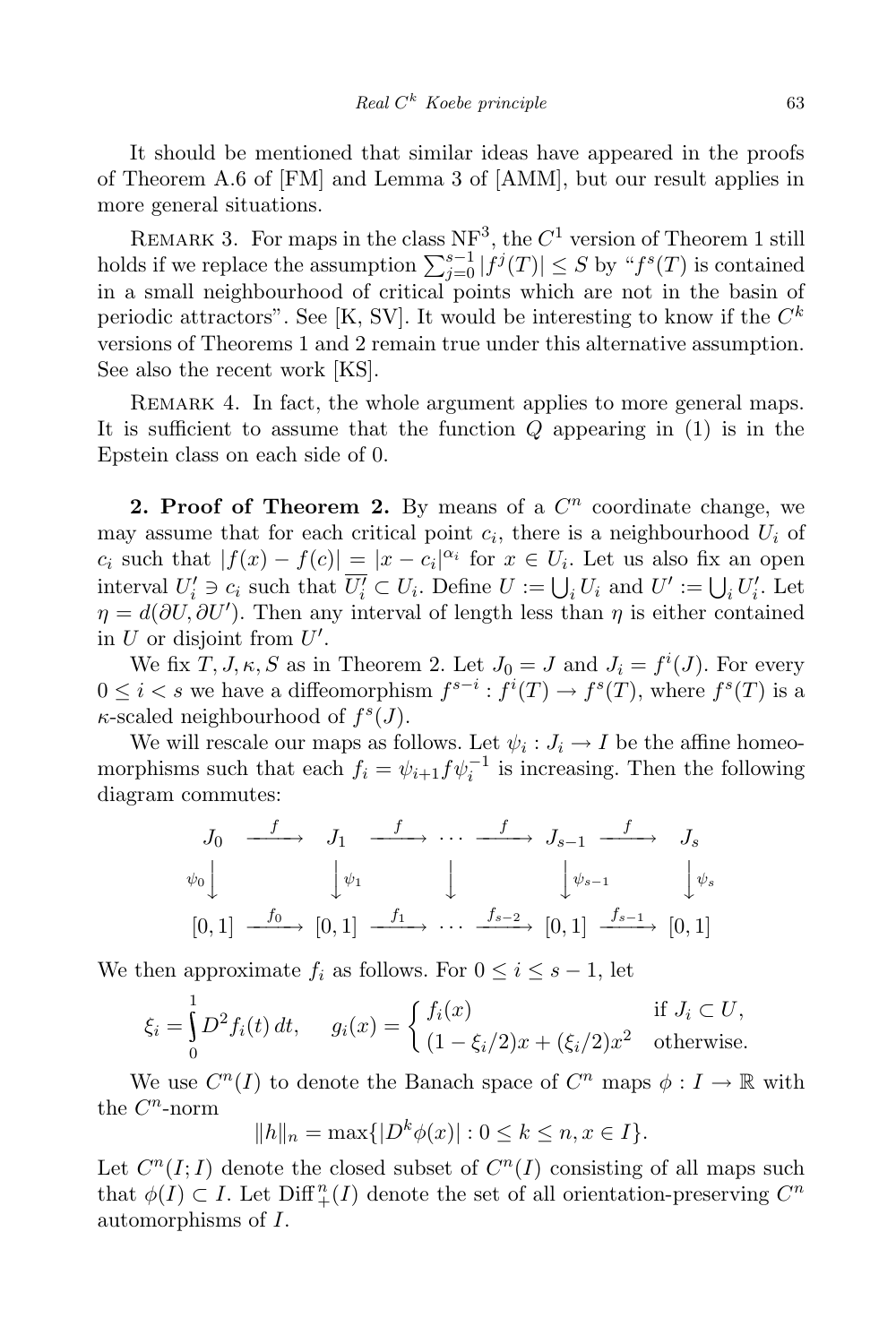LEMMA 5. There exists a continuous increasing function  $w:(0,\infty) \to$  $(0, \infty)$  (depending on f) such that  $\lim_{t\to 0+} w(t) = 0$  and such that for all  $0 \leq i \leq s-1$ ,

$$
||g_i - f_i||_n \le w(|J_i|) |J_i|.
$$

*Proof.* Assume  $J_i$  is not in U, otherwise  $g_i = f_i$ . We will first estimate  $|D^2 g_i(x) - D^2 f_i(x)|$  for  $x \in [0, 1]$ . Observe that

$$
D^2 g_i(x) = \xi_i = \int_0^1 D^2 f_i(t) dt, \quad D^2 f_i(x) = \frac{|J_i|^2}{|J_{i+1}|} D^2 f(\psi_i^{-1}(x)).
$$

There is some  $x_0 \in [0, 1]$  such that  $\int_0^1 D^2 f_i(t) dt = D^2 f_i(x_0)$ , so  $D^2 g_i(x) =$  $D^2f_i(x_0)$  and

$$
|D^2 g_i(x) - D^2 f_i(x)| = |D^2 f_i(x_0) - D^2 f_i(x)|
$$
  
= 
$$
\frac{|J_i|^2}{|J_{i+1}|} |D^2 f(\psi_i^{-1}(x_0)) - D^2 f(\psi_i^{-1}(x))|
$$
  

$$
\leq \frac{|J_i|^2}{|J_{i+1}|} w_1(|J_i|) \leq C|J_i|w_1(|J_i|),
$$

where  $w_1(\varepsilon) = \sup_{|x-y| \leq \varepsilon} |D^2 f(x) - D^2 f(y)|$  is the modulus of continuity of  $D^2 f$ , and  $C = \sup_{x \notin U'} |Df(x)|^{-1}$ .

Note that there exists some  $x_1 \in [0,1]$  such that  $Df_i(x_1) = Dg_i(x_1)$ . So for  $x \in [0,1]$ ,

$$
|Dg_i(x) - Df_i(x)| \leq \int_{x_1}^x |D^2g_i(t) - D^2f_i(t)| dt \leq C|J_i|w_1(|J_i|).
$$

Similarly,

$$
|g_i(x) - f_i(x)| \leq \int_0^x |Dg_i(t) - Df_i(t)| dt \leq C|J_i|w_1(|J_i|).
$$

For any  $2 < k \le n$ ,  $D^k g_i = 0$ . Hence, for  $x \in I$ ,

$$
|D^{k}(g_{i}-f_{i})(x)| = |D^{k}f_{i}(x)| = \frac{|J_{i}|^{k}}{|J_{i+1}|} |D^{k}f(\psi_{i}^{-1}(x))| \leq C|J_{i}|^{k-1}.
$$

Setting  $w(t) = C \max(w_1(t), t)$  completes the proof.

The map  $g_{s-1} \cdots g_0$  is our candidate for G. Let us first apply the classical real Koebe principle to prove that  $G$  is in the Epstein class.

PROPOSITION 6. Assume that  $\sup_{j=0}^{s-1} |f^j(J)|$  is sufficiently small. Then for each  $0 \leq j \leq s-1$ ,  $g_{s-1} \cdots g_j$  belongs to the Epstein class  $\mathcal{E}_{\beta}$ , where  $\beta = \kappa/2$ .

*Proof.* Let  $1/2 < \lambda_1 < \lambda_2 < 1$  be arbitrarily chosen constants. Let T' be the open interval with  $J \subset T' \subset T$  such that both components of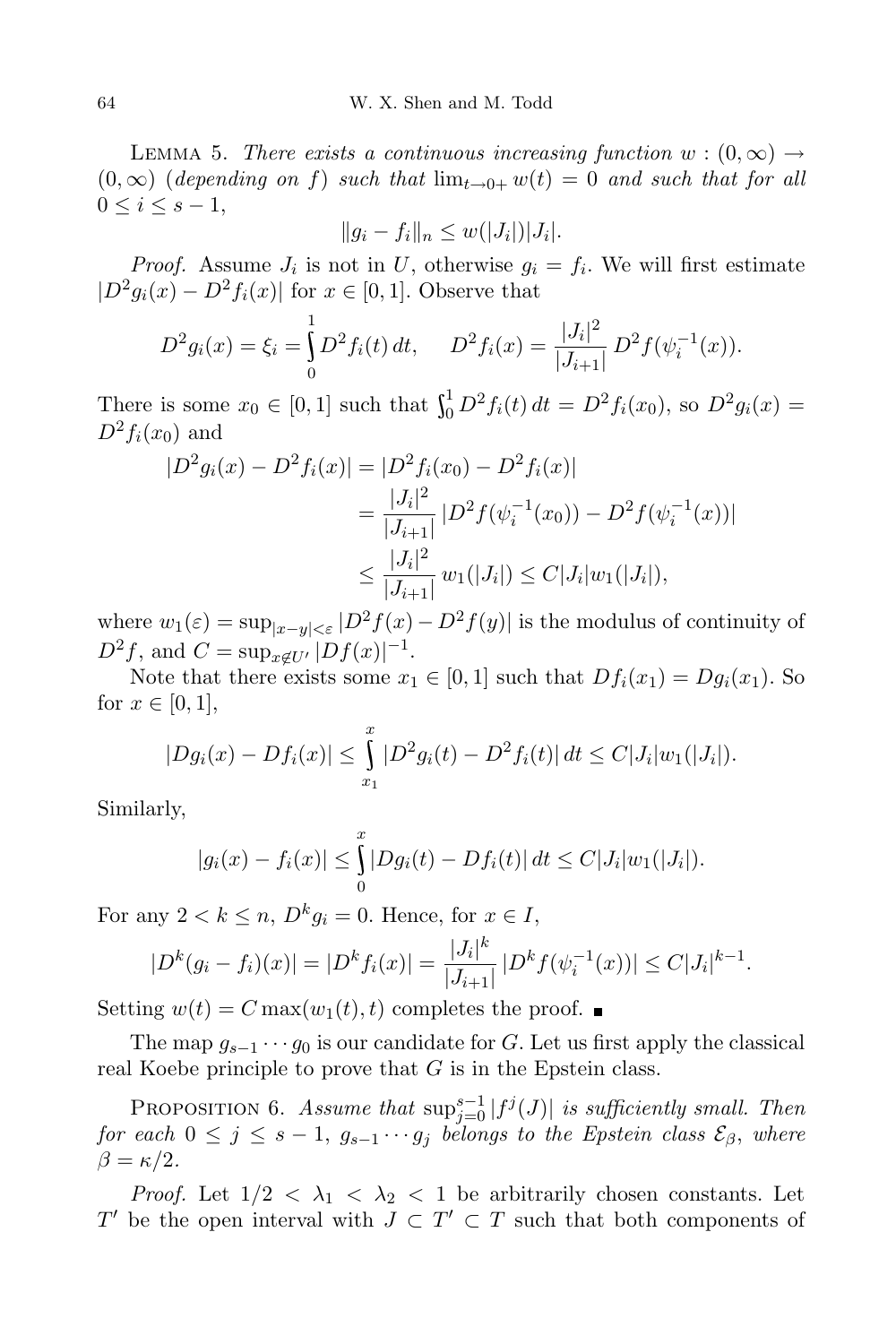$f^{s}(T')\setminus f^{s}(J)$  have length  $\kappa\lambda_2|f^{s}(J)|$ . Let  $\widetilde{T}'_j = \psi_j(f^{s}(T'))$  for all  $0 \leq j \leq s$ . Clearly  $f_j$  extends to a diffeomorphism from  $T'_j$  onto  $T'_{j+1}$ . By the classical real Koebe principle, for all  $x, y \in T'$ , we have  $|Df^s(x)|/|Df^s(y)| \leq C$ , where  $C = C(S, \kappa) > 1$  is a constant. Therefore, for each  $0 \leq j \leq s - 1$ ,  $f_{s-1} \cdots f_j$  is a well defined diffeomorphism from  $T'_j$  onto  $T'_s$  with derivative between  $1/C$  and C. Clearly, for  $\gamma = \lambda_2 \kappa C$ , we have  $T'_j \subset [-\gamma, 1 + \gamma]$  for all  $j$ .

Note that for each  $0 \leq j \leq s-1$ ,  $g_j^{-1}$  extends to a univalent map from  $\mathbb{C}_{\hat{T}_{j+1}'}$  into  $\mathbb{C}_{\hat{T}_j'}$ . Moreover, for a given  $\gamma$ , arguing as in the previous lemma, we see that for all  $0 \leq j \leq s - 1$ ,

$$
\sup_{y \in \widehat{T}'_j} |f_j(y) - g_j(y)| = o(|J_j|).
$$

CLAIM. There exists  $\delta > 0$  such that if  $\sup_{j=0}^{s-1} |f^j(J)| < \delta$  then for any  $x \in T'_0$  and any  $0 \le r \le s - 1$ , if  $g_j \cdots g_0(x) \in T'_{j+1}$  for all  $0 \le j \le r - 1$ , then

$$
|f_{r-1}\cdots f_0(x)-g_{r-1}\cdots g_0(x)|<\min\bigg(\frac{(\lambda_2-\lambda_1)\kappa}{C},\bigg(\lambda_1-\frac{1}{2}\bigg)\kappa\bigg).
$$

To prove this claim, let  $A_r = B_{-1} = id$  and for all  $0 \leq i \leq r - 1$  let  $A_i = f_{r-1} \cdots f_i$  and  $B_i = g_i \cdots g_0$ . Then

$$
|f_{r-1} \cdots f_0(x) - g_{r-1} \cdots g_0(x)| = |A_0 B_{-1}(x) - A_r B_{r-1}(x)|
$$
  
\n
$$
\leq \sum_{i=0}^{r-1} |A_i B_{i-1}(x) - A_{i+1} B_i(x)| = \sum_{i=0}^{r-1} |A_{i+1} f_i B_{i-1}(x) - A_{i+1} g_i B_{i-1}(x)|
$$
  
\n
$$
\leq \sum_{i=0}^{r-1} \sup_{z \in \hat{T}'_{i+1}} |A_{i+1}(z)| \sup_{y \in \hat{T}'_i} |f_i(y) - g_i(y)| \leq C \sum_{i=0}^{r-1} o(1) |J_i|,
$$

which is arbitrarily small provided that  $\sup_{j=0}^{s-1} |f^j(J)|$  is small enough. This proves the claim.

Now let  $T''_0$  be the subinterval of  $T'_0$  such that

$$
f_{s-1}\cdots f_0(\widehat{T}_0'') = [-\lambda_1\kappa, 1+\lambda_1\kappa].
$$

Then for any  $x \in T_0''$  and  $0 \le r \le s - 1$  we have

$$
d(f_{r-1}\cdots f_0(x),\partial \widehat{T}'_r)\geq \kappa(\lambda_2-\lambda_1)/C.
$$

Together with the claim, this implies (by induction on r) that for all  $0 \le r \le$  $s-1, g_{r-1} \cdots g_0$  is well defined on  $T''_0$  and maps  $T''_0$  diffeomorphically onto a subinterval of  $T_r'$ . Moreover, the claim also gives us  $G(T_0'') \supset -18, 18 \oplus 18$ for  $\beta = \kappa/2$ . This proves that for any  $0 \le j \le s-1$ ,  $g_j^{-1} \cdots g_{s-1}^{-1}$  extends to a univalent map from  $\mathbb{C}_{(-\beta,1+\beta)}$ , so  $g_{s-1} \cdots g_j$  is in the Epstein class  $\mathcal{E}_{\beta}$ .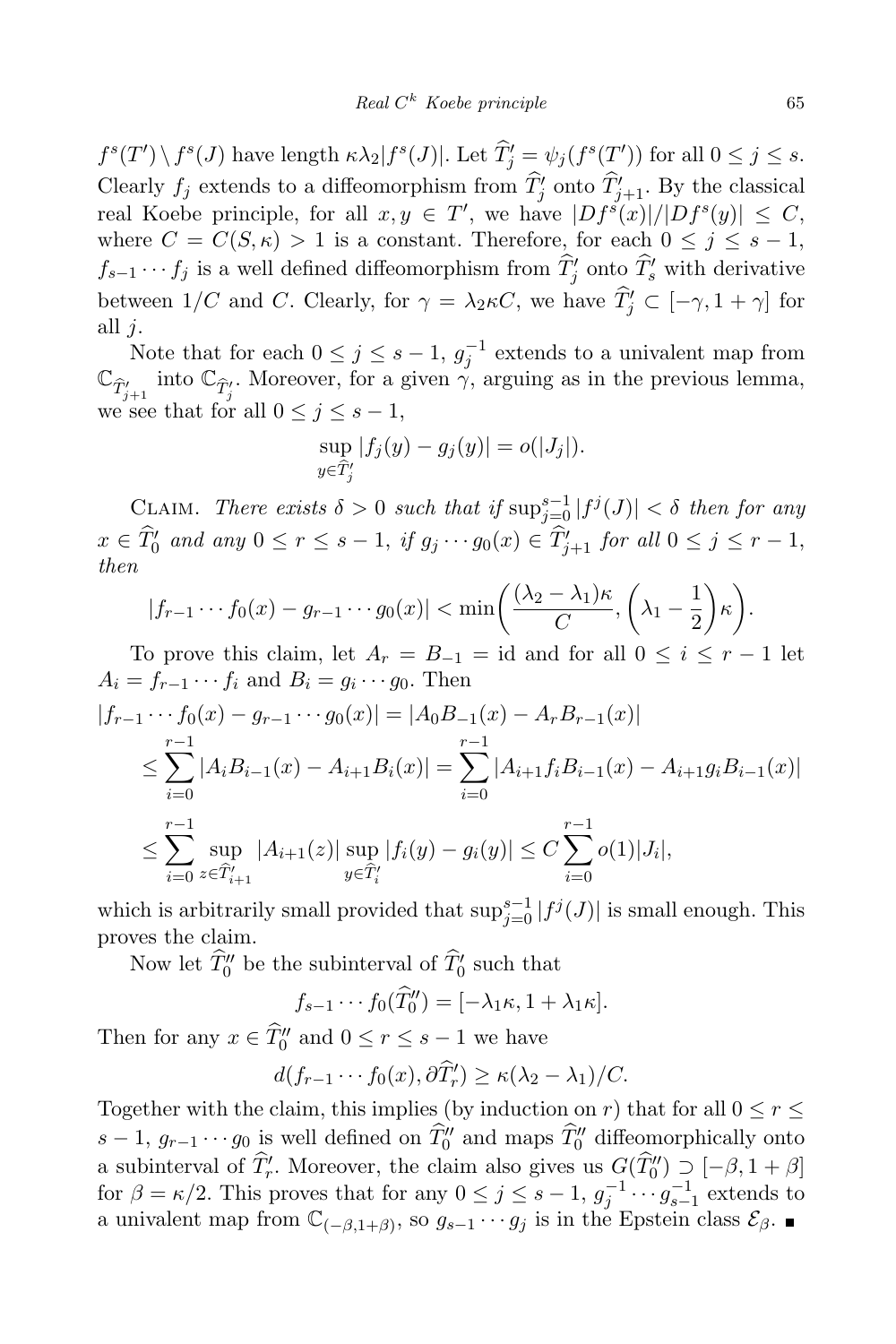Together with the complex Koebe distortion theorem, this implies the following.

COROLLARY 7. There exists a constant  $C = C(\kappa) > 0$  such that for any  $0 \leq j \leq s-1$ , we have

$$
\|\log D(g_{s-1}\cdots g_j)\|_n\leq C.
$$

The proof of Theorem 2 is then completed by the following proposition and lemma.

PROPOSITION 8. Let  $n \in \mathbb{N} \cup \{0\}$ , and let  $g_j \in \text{Diff}_{+}^{n+1}(I)$  and  $f_j \in \text{Diff}_{+}^{n+1}(I)$  $\text{Diff}^n_+(I)$  for  $0 \leq j \leq s-1$ . For any  $C > 1$  there exists  $E = E(C, n) > 0$ such that if the following hold:

(1) for each  $0 \leq j < s$ ,  $\|\log D(g_{s-1} \cdots g_j)\|_n \leq C$ ; (2) if  $n \ge 1$ ,  $\|\log Dg_j - \log Df_j\|_{n-1} \le C$  for all  $0 \le j \le s - 1$ ; (3)  $\sum_{j=0}^{s-1} ||g_j - f_j||_n \leq C,$ 

then

$$
||g_{s-1}\cdots g_0 - f_{s-1}\cdots f_0||_n \leq E\sum_{j=0}^{s-1}||f_j - g_j||_n.
$$

The proof of this proposition will be given in the next section.

LEMMA 9. For any  $C > 1$  and  $k \in \mathbb{N}$ , there exists  $C' = C'(C, k) > 1$  with the following property. Let  $\phi$ ,  $\phi$  be maps in  $C^k(I)$  such that  $\|\phi\|_k, \|\phi\|_k \leq C$ . Then

(1)  $||e^{\phi}||_k \leq C'$ ;  $(2)$   $\frac{1}{C'} \|\phi - \widetilde{\phi}\|_{k} \leq \|e^{\phi} - e^{\phi}\|_{k} \leq C' \|\phi - \widetilde{\phi}\|_{k}.$ 

*Proof.* Let  $\psi = e^{\phi}$  and  $\tilde{\psi} = e^{\phi}$ . By induction it is easy to compute that for all  $k \geq 1$ , there exist polynomials  $P_k$  and  $Q_k$  such that

- $D^k(e^{\phi}) = e^{\phi} \cdot P_k(\phi, D\phi, \ldots, D^k\phi);$
- $D^k(\phi) = Q_k(\psi, D\psi, \dots, D^k\psi)/\psi^k$ .

From these the lemma follows easily.  $\blacksquare$ 

Proof of Theorem 2 assuming Proposition 8. It suffices to check that the conditions in Proposition 8 are satisfied. The first condition was verified in Corollary 7. By Lemma 5,  $||f_j - g_j||_n \leq |J_j| w(|J_j|)$ . Furthermore, from the proof of that lemma, we can show that  $\|\log Df_j\|_{n-1}$ ,  $\|\log Dg_j\|_{n-1}$  are bounded above. Hence by Lemma 9, provided that  $\sup_{j=0}^{s-1} |f^{j}(J)|$  is small enough, the second condition is verified. For the third one, we use the assumption  $\sum_{j=0}^{s-1} |f^j(J)| \leq \sum_{j=0}^{s-1} |f^j(T)| \leq S$  and the fact that  $w(|J_j|)$  is small when  $|J_j|$  is small.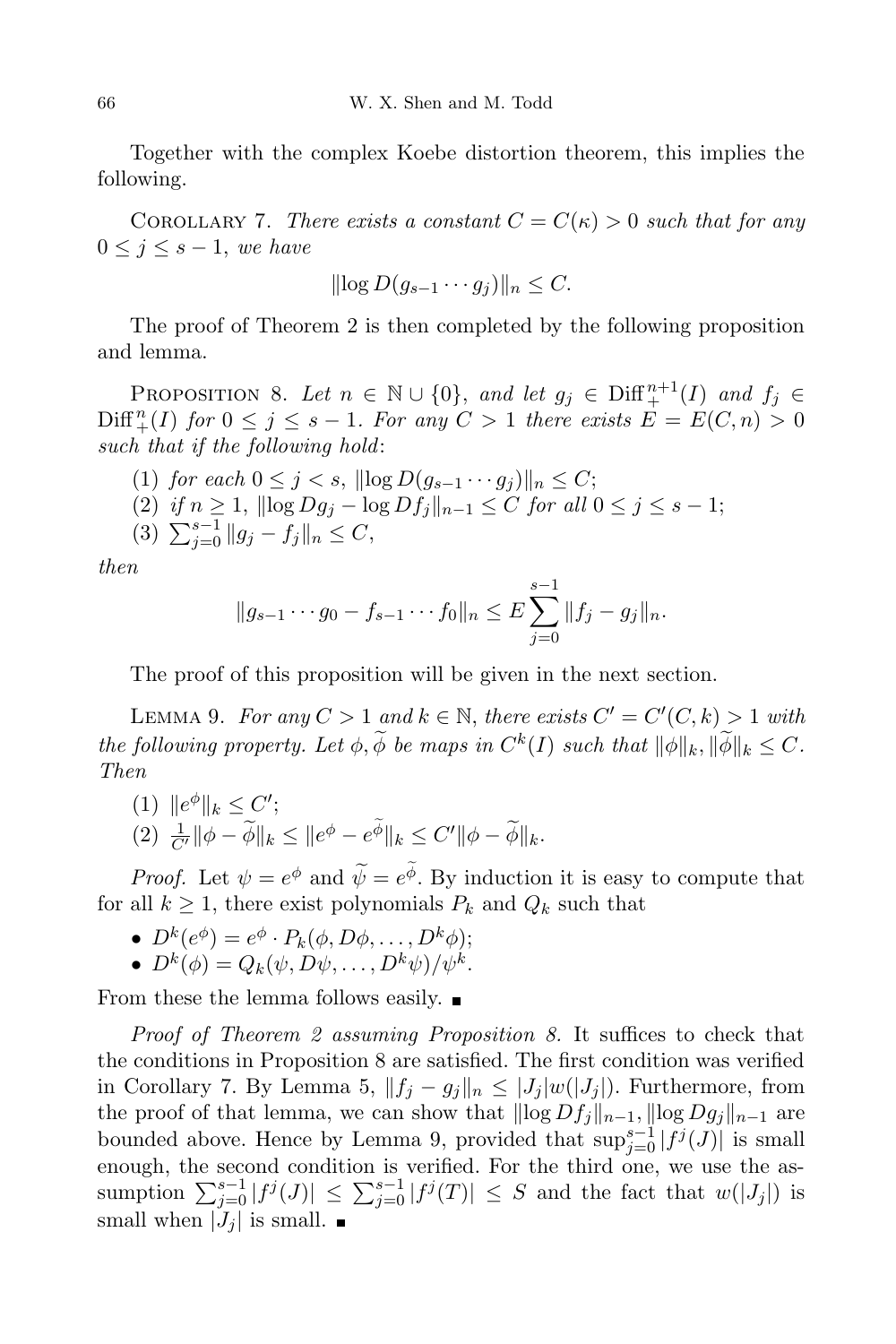**3. Proof of Proposition 8.** The goal of this section is to prove Proposition 8. Let us begin with a small lemma.

LEMMA 10. For any  $k \in \mathbb{N} \cup \{0\}$  and  $C > 0$  there exists  $K = K(C, k)$ with the following property. Let  $u, v, B \in C^k(I; I)$ , and let  $A \in C^{k+1}(I)$ . Assume that  $||A||_{k+1} \leq C$  and  $||B||_k \leq C$ . Then

$$
||AuB - AvB||_k \le K||u - v||_k.
$$

*Proof.* This lemma is a straightforward consequence of the chain rule.  $\blacksquare$ 

Proof of Proposition 8. We first introduce some notation for our calculations. Let  $A_s = B_{-1} = id$  and for  $0 \leq j \leq s - 1$ , let  $A_j = g_{s-1} \cdots g_j$  and  $B_j = f_j \cdots f_0$ . Then

$$
g_{s-1} \cdots g_0 - f_{s-1} \cdots f_0 = A_0 B_{-1} - A_s B_{s-1}
$$
  
= 
$$
\sum_{j=0}^{s-1} (A_j B_{j-1} - A_{j+1} B_j) = \sum_{j=0}^{s-1} (A_{j+1} g_j B_{j-1} - A_{j+1} f_j B_{j-1}).
$$

Writing  $S_j := A_j B_{j-1} = A_{j+1} g_j B_{j-1} = g_{s-1} \cdots g_j f_{j-1} \cdots f_0$ , we have  $s-1$ 

$$
g_{s-1}\cdots g_0 - f_{s-1}\cdots f_0 = \sum_{j=0}^{s-1} (S_j - S_{j+1}).
$$

The proof of the proposition will proceed by induction on  $n$ . First, by Lemmas 9 and 10,  $||S_j - S_{j+1}||_0 \leq K(C, 0) ||f_j - g_j||_0$ . Thus,

$$
||g_{s-1}\cdots g_0-f_{s-1}\cdots f_0||_0\leq \sum_{i=0}^{s-1}||f_j-g_j||_0.
$$

This proves the lemma for the case  $n = 0$ .

Now let  $m \geq 1$  and assume that the proposition holds for  $n = m - 1$ . Let us prove it for  $n = m$ .

First, for each  $0 \le r \le s - 1$ , applying the induction hypothesis to the mappings  $f_j, g_j, 0 \leq j \leq r$ , we have

(2) 
$$
||f_r \cdots f_0 - g_r \cdots g_0||_{m-1} \leq E_1 \sum_{i=0}^{j-1} ||f_i - g_i||_{m-1},
$$

where  $E_1$  is a constant (depending only on C and m). Also, it is easy to show that the first assumption of the proposition implies  $\|\log D(g_r \cdots g_0)\|_n < 2C$ . Therefore, by the first part of Lemma 9 we have  $||D(g_r \cdots g_0)||_n < C'$ . Hence,

$$
||g_r \cdots g_0||_m = \max(1, ||D(g_r \cdots g_0)||_{m-1}) \leq C'.
$$

Applying this to (2), we have

(3) 
$$
||B_r||_{m-1} \leq C_1.
$$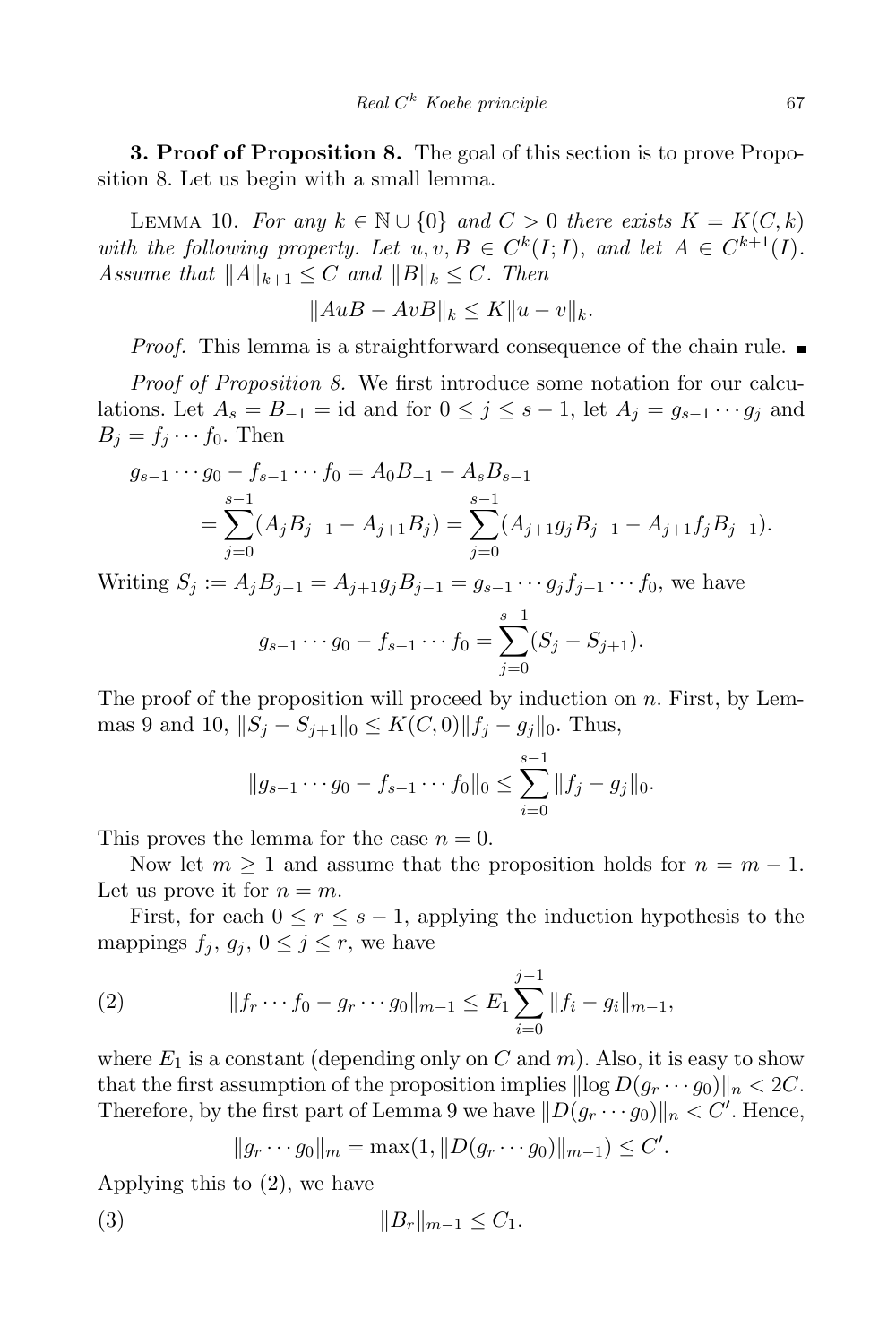To complete the induction it suffices to prove that there exists a constant  $E_2$  such that

(4) 
$$
||D^m(S_j - S_{j+1})||_0 \le E_2||f_j - g_j||_m.
$$

To this end let us first prove the following.

CLAIM. There exists a constant  $C_2$  depending only on C such that for all  $0 \leq j \leq s-1$ ,  $\|\log DS_j - \log DS_{j+1}\|_{m-1} \leq C_2 \|f_j - g_j\|_m$ .

In fact, for each  $0 \leq j \leq s-1$ , by the chain rule,

$$
\log DS_j - \log DS_{j+1}
$$
  
=  $[\log(DA_{j+1}g_jB_{j-1}) + \log(Dg_jB_{j-1}) + \log DB_{j-1}]$   
 $- [\log(DA_{j+1}f_jB_{j-1}) + \log(Df_jB_{j-1}) + \log DB_{j-1}]$   
=  $[\log(DA_{j+1}g_jB_{j-1}) - \log(DA_{j+1}f_jB_{j-1})]$   
+  $[\log(Dg_jB_{j-1}) - \log(Df_jB_{j-1})]$   
=:  $P_j + Q_j$ .

From the assumption  $\|\log DA_{i+1}\|_m \leq C$  and from (3), by Lemma 10, we obtain

$$
||P_j||_{m-1} \le K(C_1, m-1)||f_j - g_j||_{m-1},
$$

and

$$
||Q_j||_{m-1} \le K(C_1, m-1)||\log Dg_j - \log Df_j||_{m-1}.
$$

Since  $\|\log Dg_j\|_{m-1}$  and  $\|\log Df_j\|_{m-1}$  are bounded from above, the second statement of Lemma 9 implies the claim.

Finally, let us deduce (4) from the claim. By the second part of Lemma 9, it suffices to show that  $\|\log DS_j\|_{m-1}$  is bounded from above by a constant. Since  $\|\log DS_0\|_{m-1} = \|\log DA_0\|_{m-1} \leq C$ , this follows from the third assumption by applying the claim. This completes the proof.  $\blacksquare$ 

Acknowledgements. We would like to thank the referee for useful remarks. This paper was written when both authors were at the University of Warwick, where WS was supported by an EPSRC grant.

## References

- [AMM] A. Avila, M. Martens and W. de Melo, On the dynamics of the renormalization operator, in: Global Analysis of Dynamical Systems, Inst. Phys., Bristol, 2001, 449–460.
- [FM] E. de Faria and W. de Melo, Rigidity of critical circle mappings I, J. Eur. Math. Soc. 1 (1999), 339–392.
- [K] O. Kozlovski, Getting rid of the negative Schwarzian derivative condition, Ann. of Math. (2) 152 (2000), 743–762.